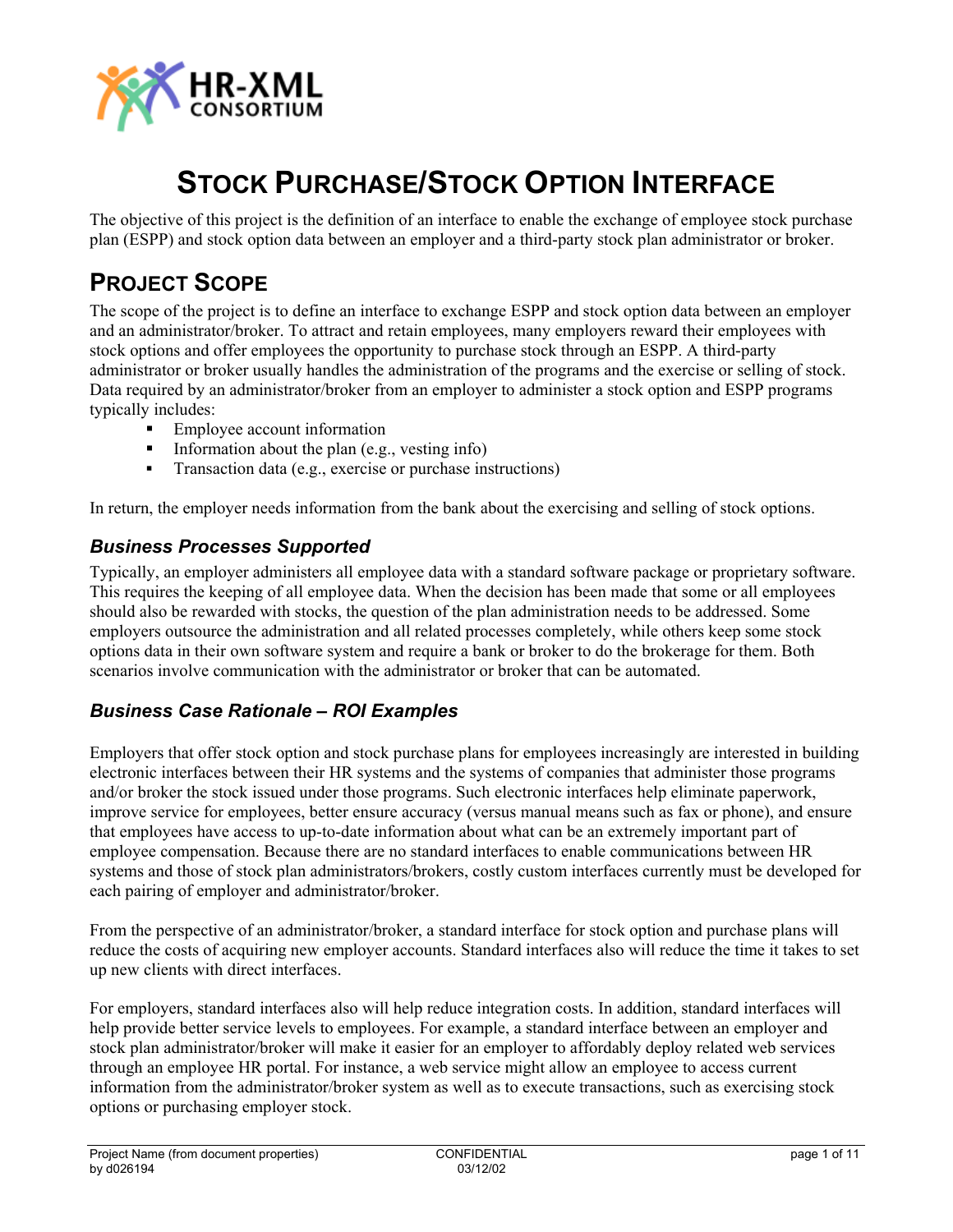

### *Relationship to Other HR-XML Projects*

The stock option bank interface project would complement some of the projects already initiated by the HR-XML workgroups, e.g. activities in the benefits arena. The project does not overlap with any known existing project.

### *Relationship to Other Standards Body Initiatives*

There are no known relationships to other standards body initiatives. In developing the proposal, representatives from the Financial Information eXchange (FIX) Protocol (http:/[/www.fixprotocol.org](http://www.fixprotocol.org/)) and the [Interactive](http://www.ifxforum.org/) [Financial eXchange \(IFX\) Forum](http://www.ifxforum.org/) (http://www.ifxforum.org/ifxforum.org/index.cfm) were consulted. The proposal also was circulated to the Interoperability Summit list, which includes representatives from OASIS, OMG, OAG, ACORD, ISO, and ebXML.

### **PROJECT DELIVERABLES**

#### *Schemas*

Schemas should be developed to send data from the company to the bank / broker and to retrieve data from the bank / broker.

#### *Possible Reference Implementations*

SAP AG is currently working on the development of an interface between SAPAG and their broker. The interface designed for that case could be used as an example and might be used as a basis for interface discussions.

### *Proposed Schedule*

| <b>HR-XML Project Status Template</b>                    | <b>Target Date</b> | Actual<br>Date |
|----------------------------------------------------------|--------------------|----------------|
| 1. Project Proposal                                      |                    |                |
| a. Define Scope/Objective                                | 2002/02/26         | 2002/02/26     |
| b. Identify Domain Issues                                | 2002/02/26         | 2002/02/26     |
| c. Supply Business Case/ROI                              | 2002/02/26         | 2002/02/26     |
| d. Describe Major Components                             | 2002/02/26         | 2002/02/26     |
| e. Formalize/Refine Design Requirements                  | 2002/03/15         |                |
| f. Develop Schedule/Project Plan                         | 2002/02/26         | 2002/02/26     |
| g. Identify 3 Sponsors                                   | 2002/01/30         | 2002/01/30     |
| h. Identify 10 Participants                              | 2002/02/26         | 2002/02/26     |
| i. Assign Workgroup Roles                                | 2002/02/26         | 2002/02/26     |
| j. Present to BSC                                        | 2002/02/28         |                |
| k. BSC Approval                                          | 2002/03/06         |                |
| 2. Modeling                                              | 2002/03/15         |                |
| Different types of projects require different levels     |                    |                |
| effort and types of modeling. For example, CPOs, and     |                    |                |
| business/life events require a different sort of         |                    |                |
| modeling than a project intended to deliver a schema (s) |                    |                |
| to enable specific business processes. Process-oriented  |                    |                |
| projects generally would require one or more activity    |                    |                |
| diagrams.                                                |                    |                |
| 3. Specification Development                             |                    |                |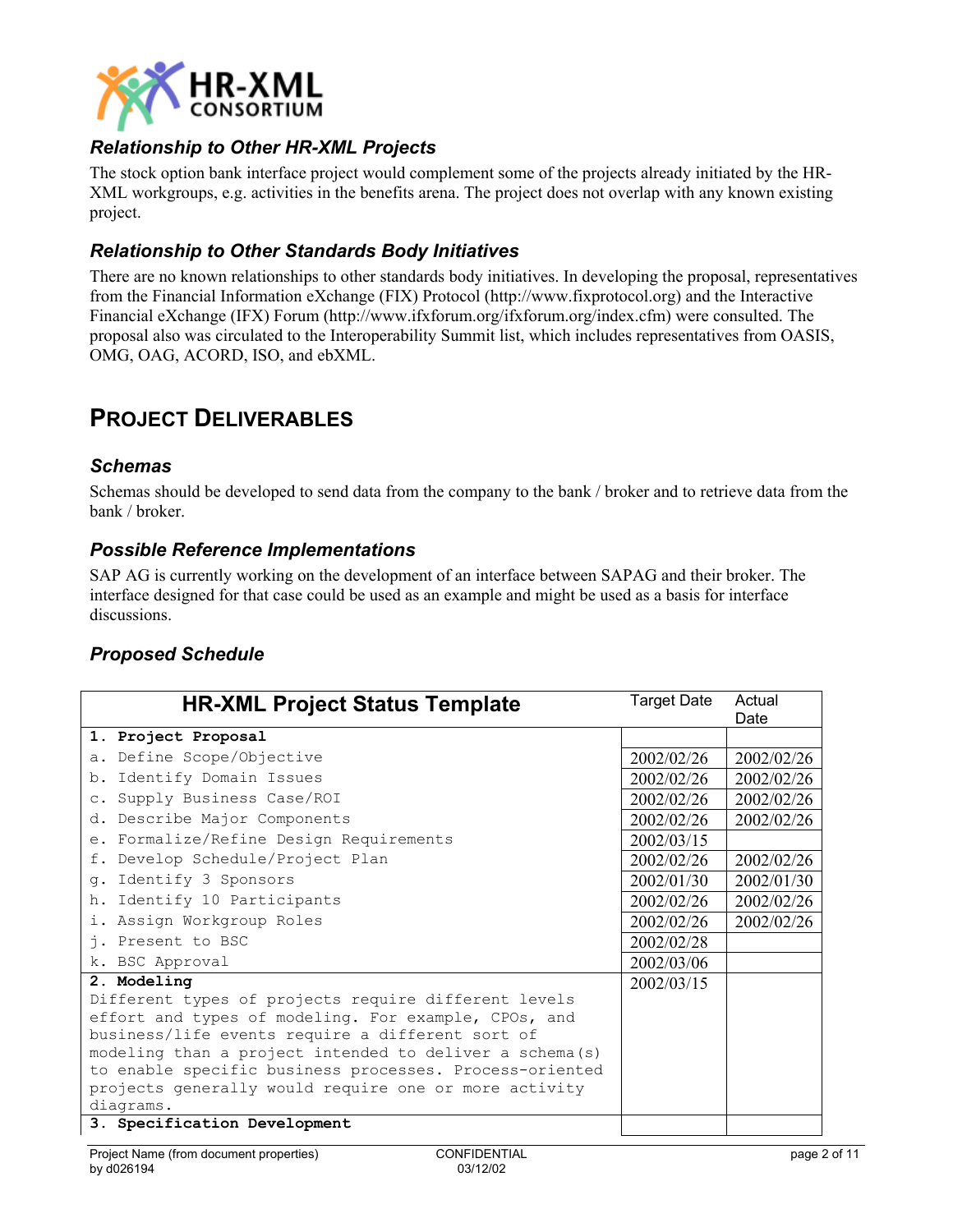

| a. Schema design                        | 2002/05/15 |
|-----------------------------------------|------------|
| b. Data dictionary/glossary file        | 2002/05/31 |
| c. Documentation in standard template   | 2002/05/31 |
| d. Workgroup Signoff                    | 2002/05/31 |
| 4. Review                               |            |
| a. TSC                                  | 2002/06/14 |
| b. CPO                                  | 2002/06/14 |
| c. Member review                        | 2002/07/01 |
| d. Incorporation of changes/corrections | 2002/07/08 |
| 5. Membership Vote                      |            |
| a. Approved Status                      | 2002/07/15 |
| b. Deployed for Download                | 2002/08/01 |

### **SPONSORING MEMBERS AND PARTICIPANTS**

#### *Sponsors Member Organizations:*

SAP **Oracle** Watson Wyatt Worldwide PeopleSoft

#### *Workgroup Roles:*

Project Leader: Daniela Goerke, SAP Co-Leader: Brad Reynolds Secretary Recorder: Bill Kerr, Oracle Schema Editors/Implementers: Andreas Bold, SAP Naveen Agarwal, eTrade Athavan Andavar, eProsper Modelors: Nancy Mesereau, Transcentive Steve Shwartz, Transcentive Domain Experts: Nancy Mesereau, Transcentive Michelle Chung, Oracle Denise Wollenberg, Oracle Danilea Goerke, SAP Mike Santomassimo, Smith Barney Martin Blaschek at Commerzbank CPO Liason: Andreas Bold, SAP

### *Participant List*

- 1. Chris Addison, Fidelity Investments
- 2. Naveen Agarwal, eTrade
- 3. Athavan Andavar, eProsper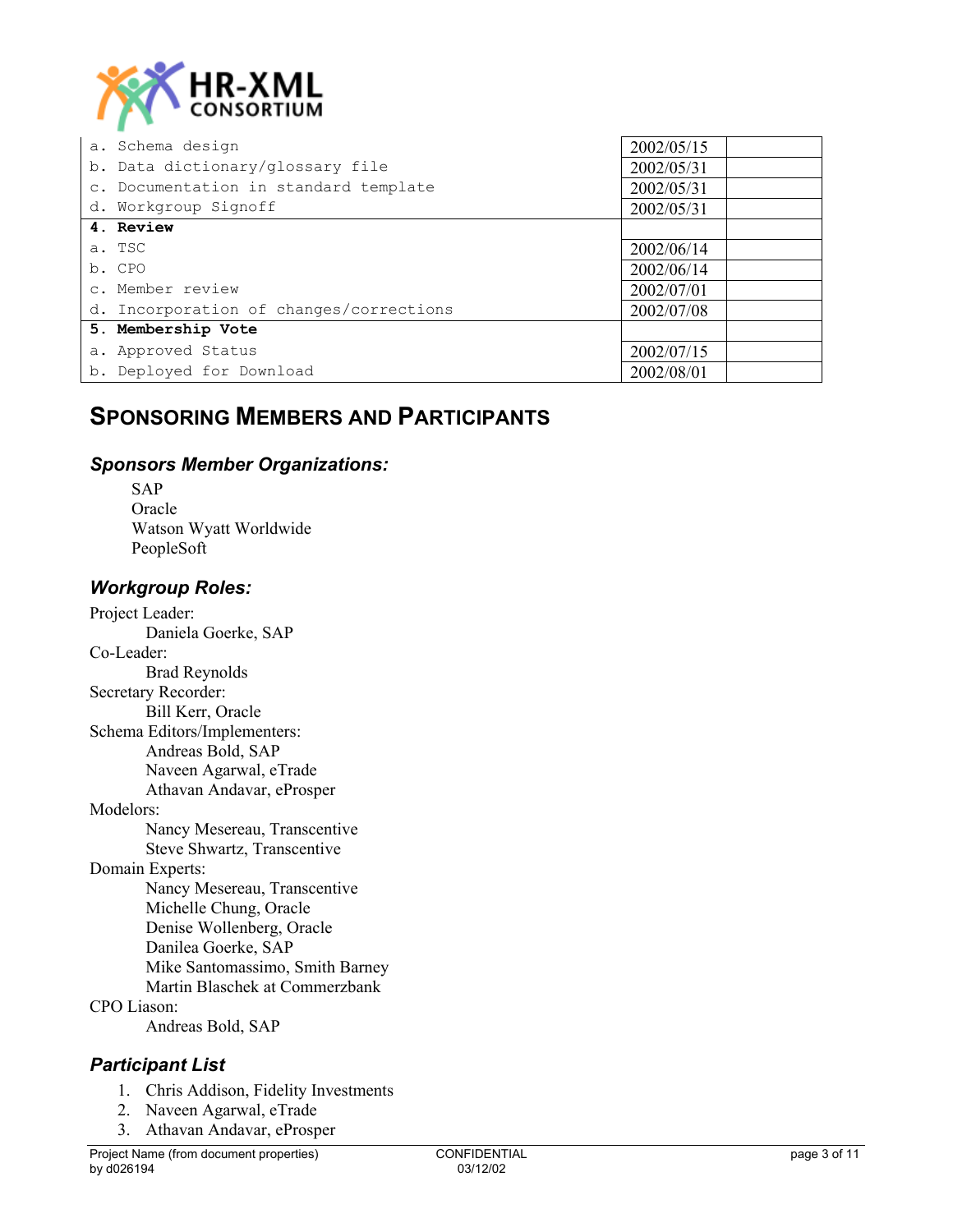

- 4. Andreas Bold, SAP
- 5. Michelle Chung, Oracle
- 6. Victoria Diaz, Computershare
- 7. Peter M. Dickstein, eprosper.com
- 8. Daniela Goerke, SAP
- 9. Bill Kerr, Oracle
- 10. Nancy Mesereau, Transcentive
- 11. Katherine Parker, Fidelity Investments
- 12. Brad Reynolds, Watson Wyatt Worldwide
- 13. Mike Santomassimo, Smith Barney
- 14. Denise Wollenberg, Oracle
- 15. Martin Blaschek, Commerzbank

## **STRAWMAN SCHEMA/PROCESS MODELS**

Andrea Bold, SAP, has contributed a "Strawman" schema for the transfer of stock option information. The schema does not currently consider ESPP information, but the workgroup intends to support ESPP programs as well. Initial work also has been done on modeling the process flows between an employer and a stock option administrator / broker. Assuming the approval of the project, the workgroup's next steps would be to do the corresponding modeling of the business processes supporting ESPP program administration. The stawman schemas and models appear below.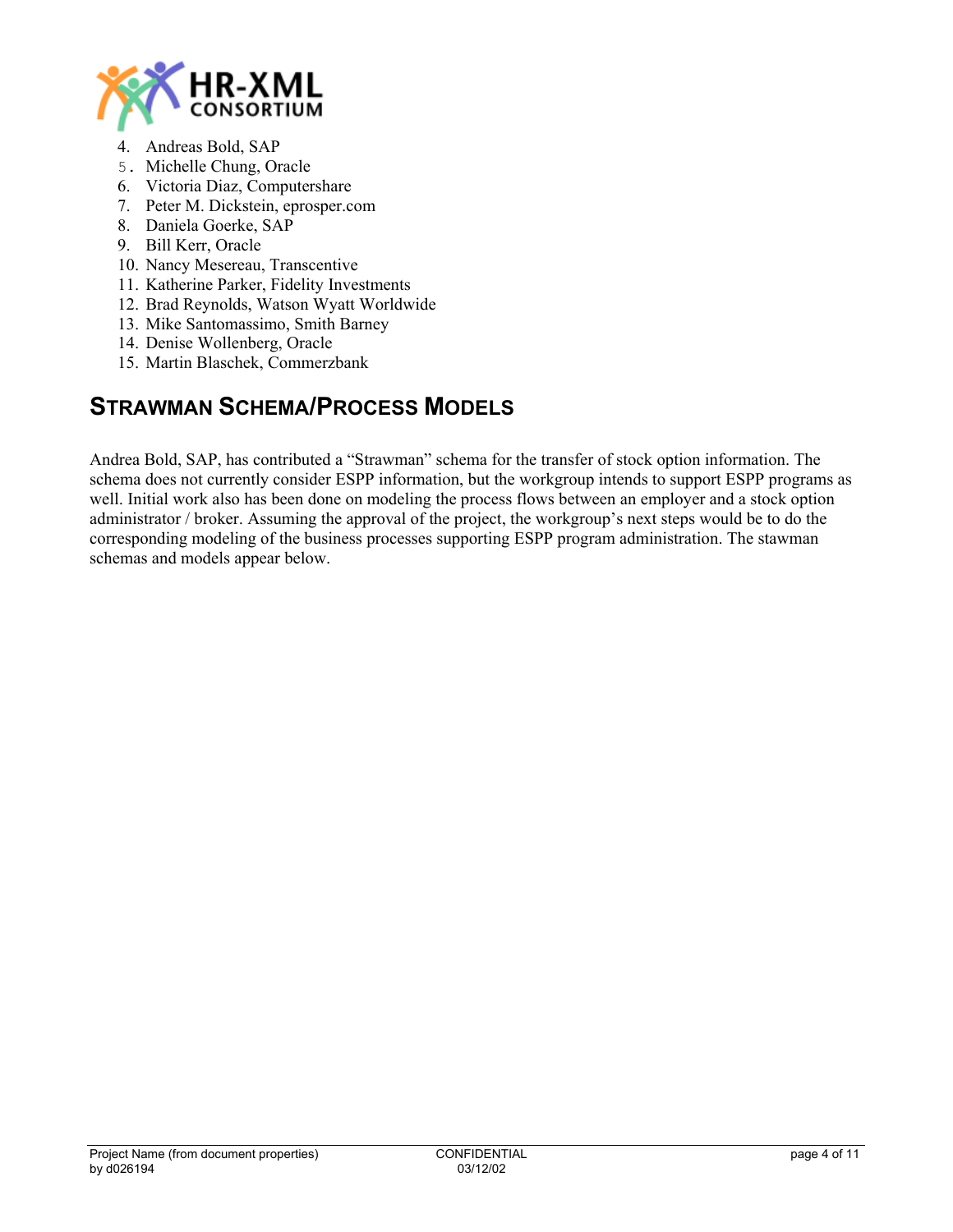

### *Stock Option Process Model*

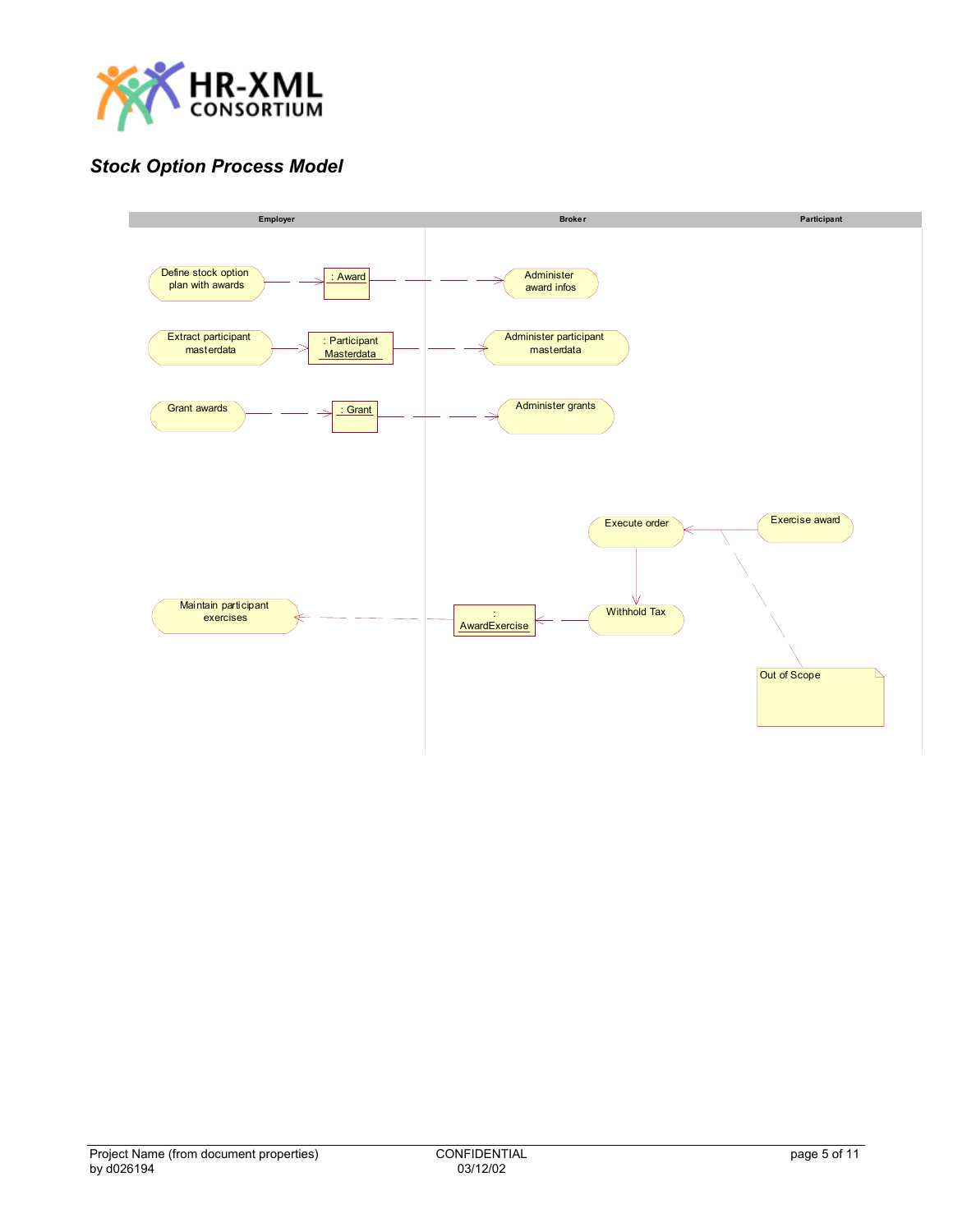

### *Stock Option Strawman Schema Diagrams*

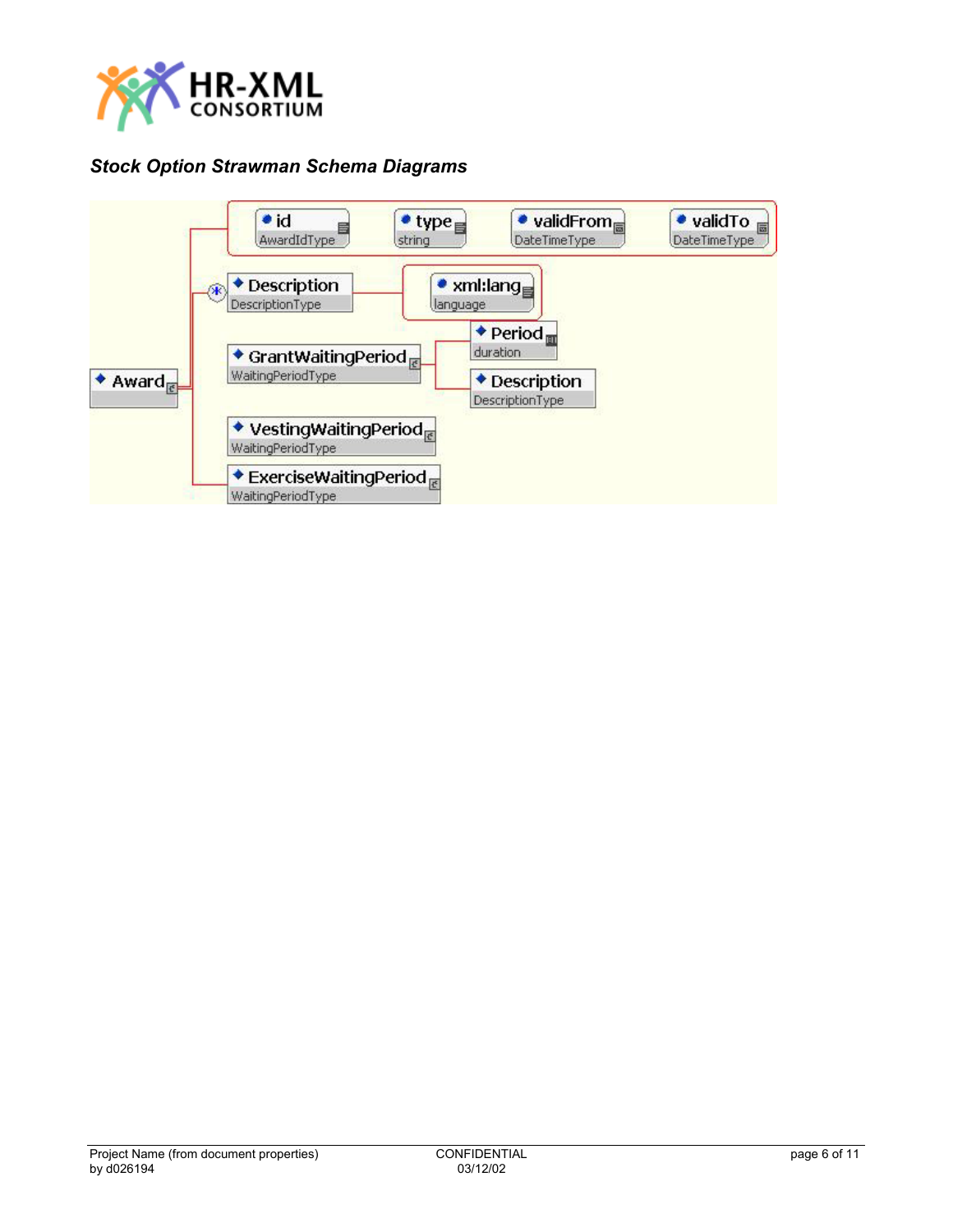

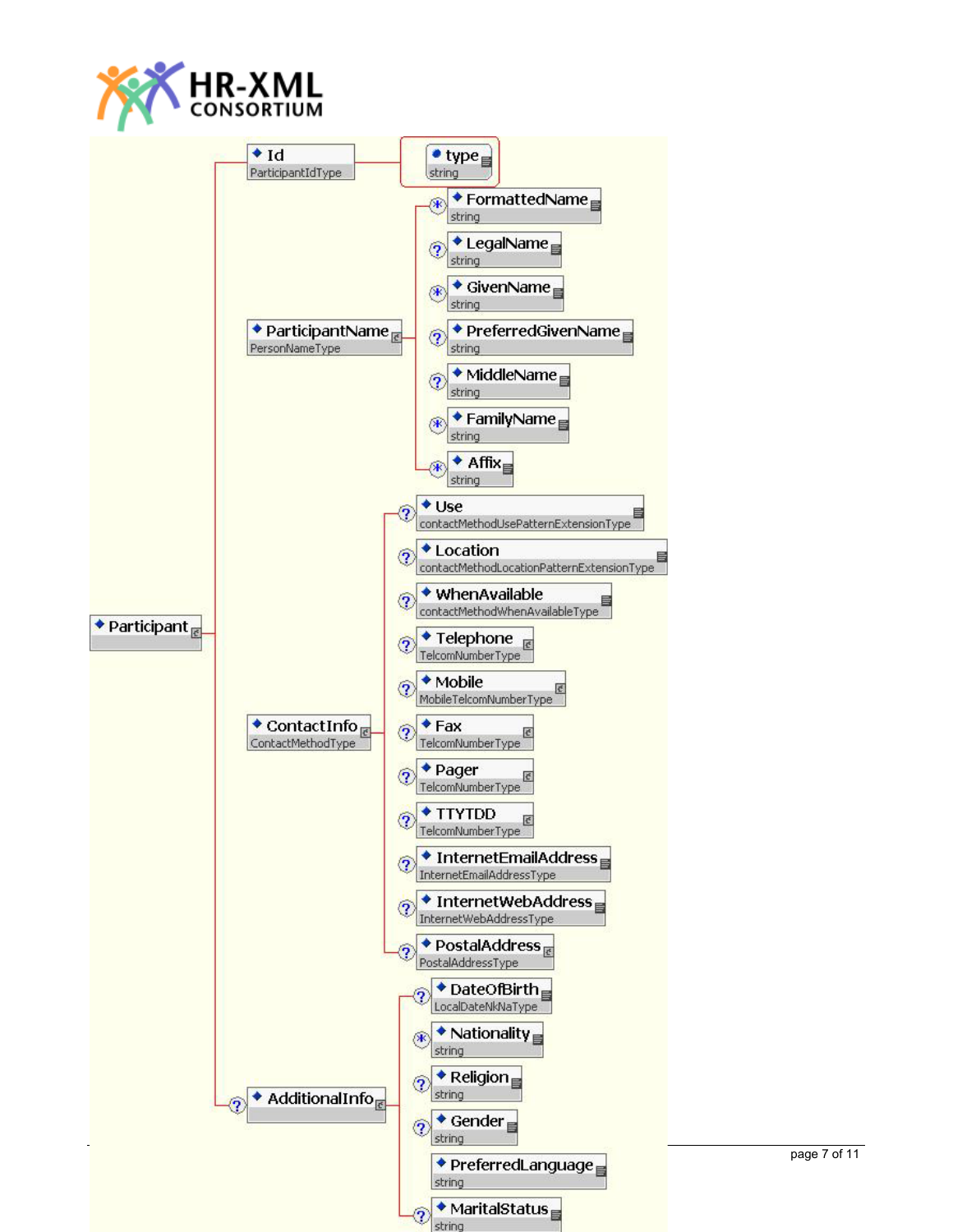

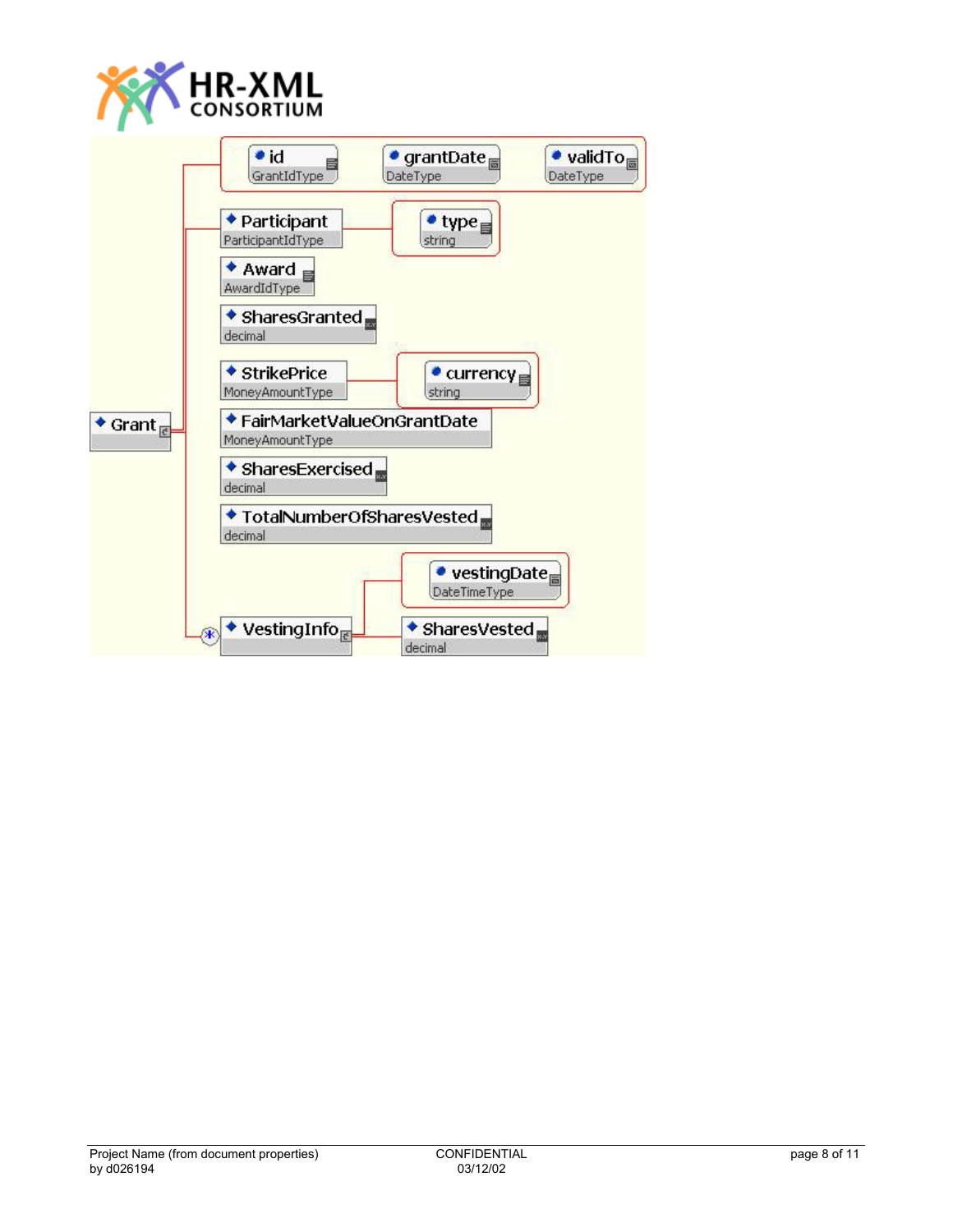



### *Stock Option Strawman Schema Source*

#### <?xml version="1.0" encoding="UTF-8"?>

```
<!--Generated by XML Authority. Conforms to w3c http://www.w3.org/2001/XMLSchema-->
<xsd:schema xmlns:xsd="http://www.w3.org/2001/XMLSchema" elementFormDefault="qualified">
   <xsd:import namespace="http://www.w3.org/XML/1998/namespace" schemaLocation="http://www.w3.org/2001/xml.xsd"/>
   <xsd:include schemaLocation="http://ns.hr-xml.org/CPO/PersonName-1_2/PersonName-1_2.xsd"/>
   <xsd:include schemaLocation="http://ns.hr-xml.org/CPO/Dating-1_1/cpoDateTimeTypes-1_1.xsd"/>
   <xsd:include schemaLocation="http://ns.hr-xml.org/CPO/ContactInfo-1_0/ContactMethod-1_0.xsd"/>
   <xsd:element name="Award">
        <xsd:complexType>
            <xsd:sequence>
                <xsd:element name="Description" type="DescriptionType" minOccurs="0" maxOccurs="unbounded"/>
                <xsd:element name="GrantWaitingPeriod" type="WaitingPeriodType"/>
                <xsd:element name="VestingWaitingPeriod" type="WaitingPeriodType"/>
                <xsd:element name="ExerciseWaitingPeriod" type="WaitingPeriodType"/>
            </xsd:sequence>
            <xsd:attribute name="id" type="AwardIdType" use="required"/>
            <xsd:attribute name="type" type="xsd:string" use="required"/>
            <xsd:attribute name="validFrom" type="DateTimeType" use="required"/>
            <xsd:attribute name="validTo" type="DateTimeType" use="required"/>
        </xsd:complexType>
   </xsd:element>
   <xsd:element name="Participant">
        <xsd:complexType>
            <xsd:sequence>
                <xsd:element name="Id" type="ParticipantIdType"/>
                <xsd:element name="ParticipantName" type="PersonNameType"/>
```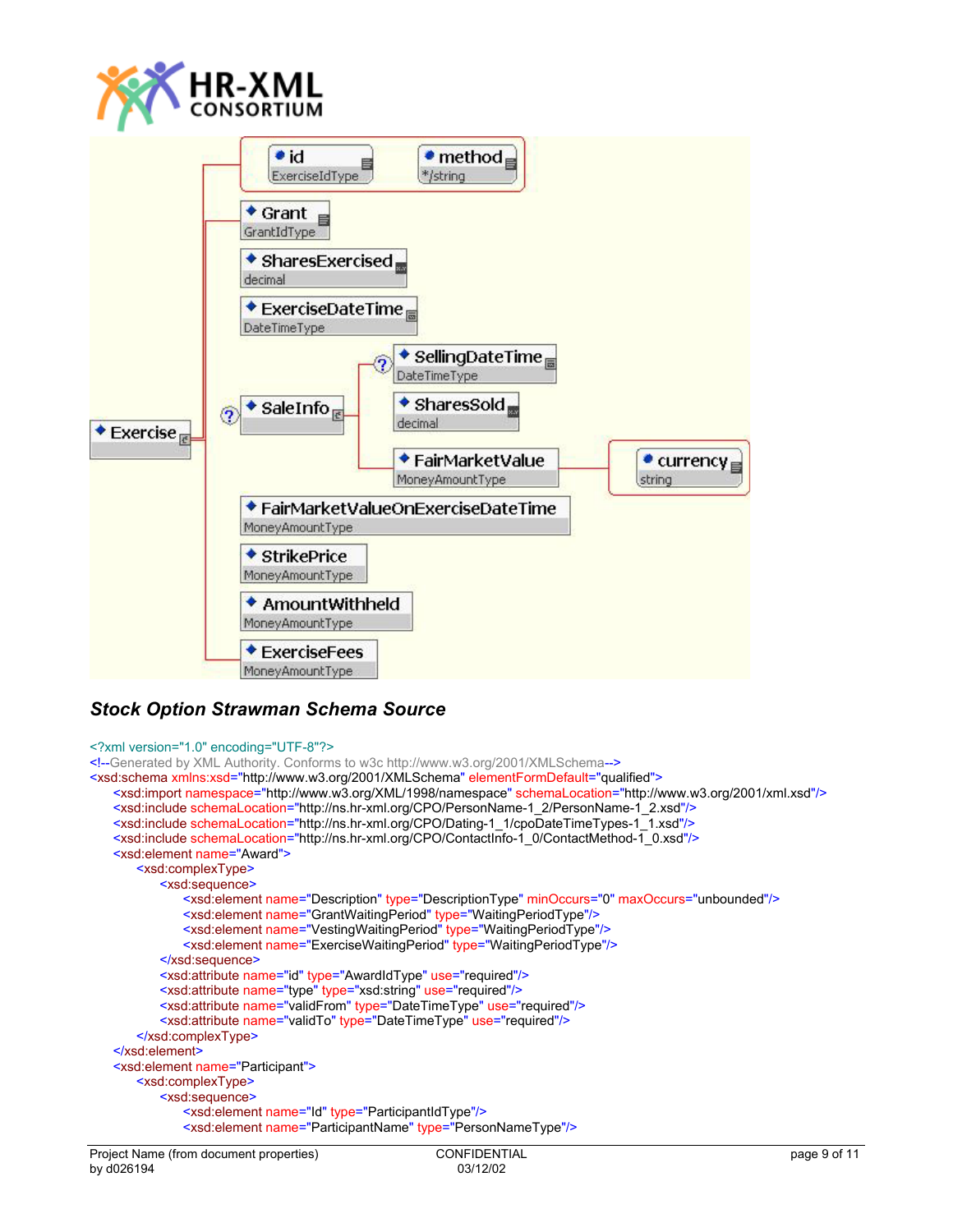

```
 <xsd:element name="ContactInfo" type="ContactMethodType"/>
            <xsd:element name="AdditionalInfo" minOccurs="0">
                <xsd:complexType>
                   <xsd:sequence>
                       <xsd:element name="DateOfBirth" type="LocalDateNkNaType" minOccurs="0"/>
                      <xsd:element name="Nationality" type="xsd:string" minOccurs="0" maxOccurs="unbounded"/>
                       <xsd:element name="Religion" type="xsd:string" minOccurs="0"/>
                       <xsd:element name="Gender" type="xsd:string" minOccurs="0"/>
                       <xsd:element name="PreferredLanguage" type="xsd:string"/>
                       <xsd:element name="MaritalStatus" type="xsd:string" minOccurs="0"/>
                   </xsd:sequence>
                </xsd:complexType>
            </xsd:element>
        </xsd:sequence>
    </xsd:complexType>
</xsd:element>
<xsd:element name="Grant">
    <xsd:complexType>
        <xsd:sequence>
            <xsd:element name="Participant" type="ParticipantIdType"/>
            <xsd:element name="Award" type="AwardIdType"/>
            <xsd:element name="SharesGranted" type="xsd:decimal"/>
           <xsd:element name="StrikePrice" type="MoneyAmountType"/>
            <xsd:element name="FairMarketValueOnGrantDate" type="MoneyAmountType"/>
            <xsd:element name="SharesExercised" type="xsd:decimal"/>
            <xsd:element name="TotalNumberOfSharesVested" type="xsd:decimal"/>
            <xsd:element name="VestingInfo" minOccurs="0" maxOccurs="unbounded">
                <xsd:complexType>
                   <xsd:sequence>
                       <xsd:element name="SharesVested" type="xsd:decimal"/>
                   </xsd:sequence>
                   <xsd:attribute name="vestingDate" type="DateTimeType" use="required"/>
                </xsd:complexType>
            </xsd:element>
        </xsd:sequence>
        <xsd:attribute name="id" type="GrantIdType" use="required"/>
        <xsd:attribute name="grantDate" type="DateType" use="required"/>
        <xsd:attribute name="validTo" type="DateType" use="required"/>
    </xsd:complexType>
</xsd:element>
<xsd:element name="Exercise">
    <xsd:complexType>
        <xsd:sequence>
            <xsd:element name="Grant" type="GrantIdType"/>
            <xsd:element name="SharesExercised" type="xsd:decimal"/>
            <xsd:element name="ExerciseDateTime" type="DateTimeType"/>
            <xsd:element name="SaleInfo" minOccurs="0">
                <xsd:complexType>
                   <xsd:sequence>
                       <xsd:element name="SellingDateTime" type="DateTimeType" minOccurs="0"/>
                       <xsd:element name="SharesSold" type="xsd:decimal"/>
                       <xsd:element name="FairMarketValue" type="MoneyAmountType"/>
                   </xsd:sequence>
                </xsd:complexType>
            </xsd:element>
            <xsd:element name="FairMarketValueOnExerciseDateTime" type="MoneyAmountType"/>
            <xsd:element name="StrikePrice" type="MoneyAmountType"/>
            <xsd:element name="AmountWithheld" type="MoneyAmountType"/>
            <xsd:element name="ExerciseFees" type="MoneyAmountType"/>
        </xsd:sequence>
        <xsd:attribute name="id" type="ExerciseIdType" use="required"/>
        <xsd:attribute name="method" use="required">
            <xsd:simpleType>
                <xsd:restriction base="xsd:string">
                   <xsd:enumeration value="ShareSettlement"/>
                   <xsd:enumeration value="SellToCover"/>
```